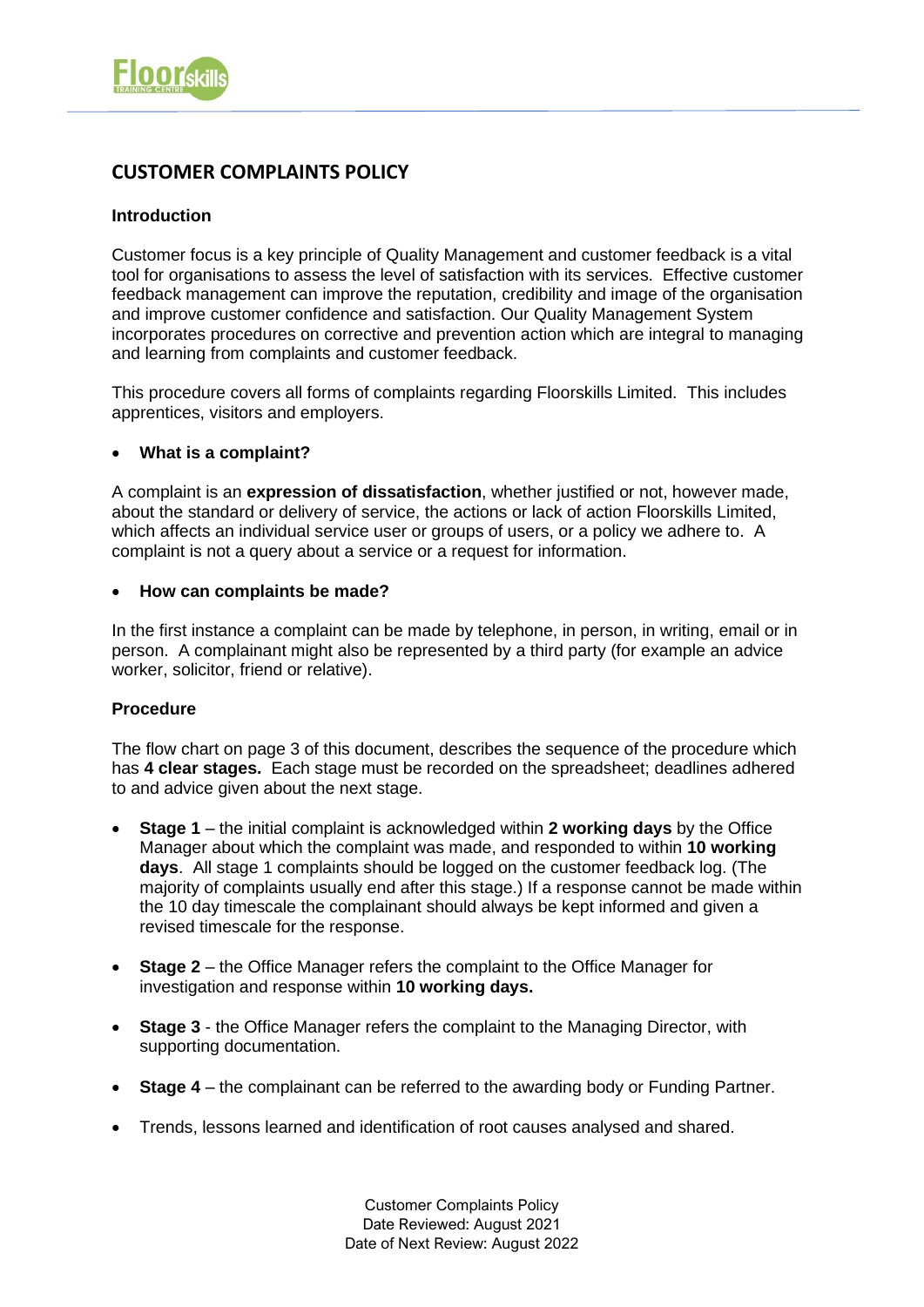

## **Abusive, persistent or vexatious complainants**

If a complainant becomes abusive or threatening or harasses staff, the Office Manager dealing with the complaint should give warning that the call will be ended if the behaviour persists and refer the matter to the Director of Quality. The Director of Human Resource should be informed of any such instances.

Where a complainant repeatedly corresponds about the same complaint, after the procedure has run its course and the outcome has been notified, the member of staff dealing with the complaint should consult the Office Manager in the first instance. If it is felt appropriate, the customer will be informed that if there is no further information which substantially affects the outcome of the complaint, then the complaint cannot be pursued further.

Signed:

Name: Matt Bourne

Title: Director

Customer Complaints Policy Date Reviewed: August 2021 Date of Next Review: August 2022